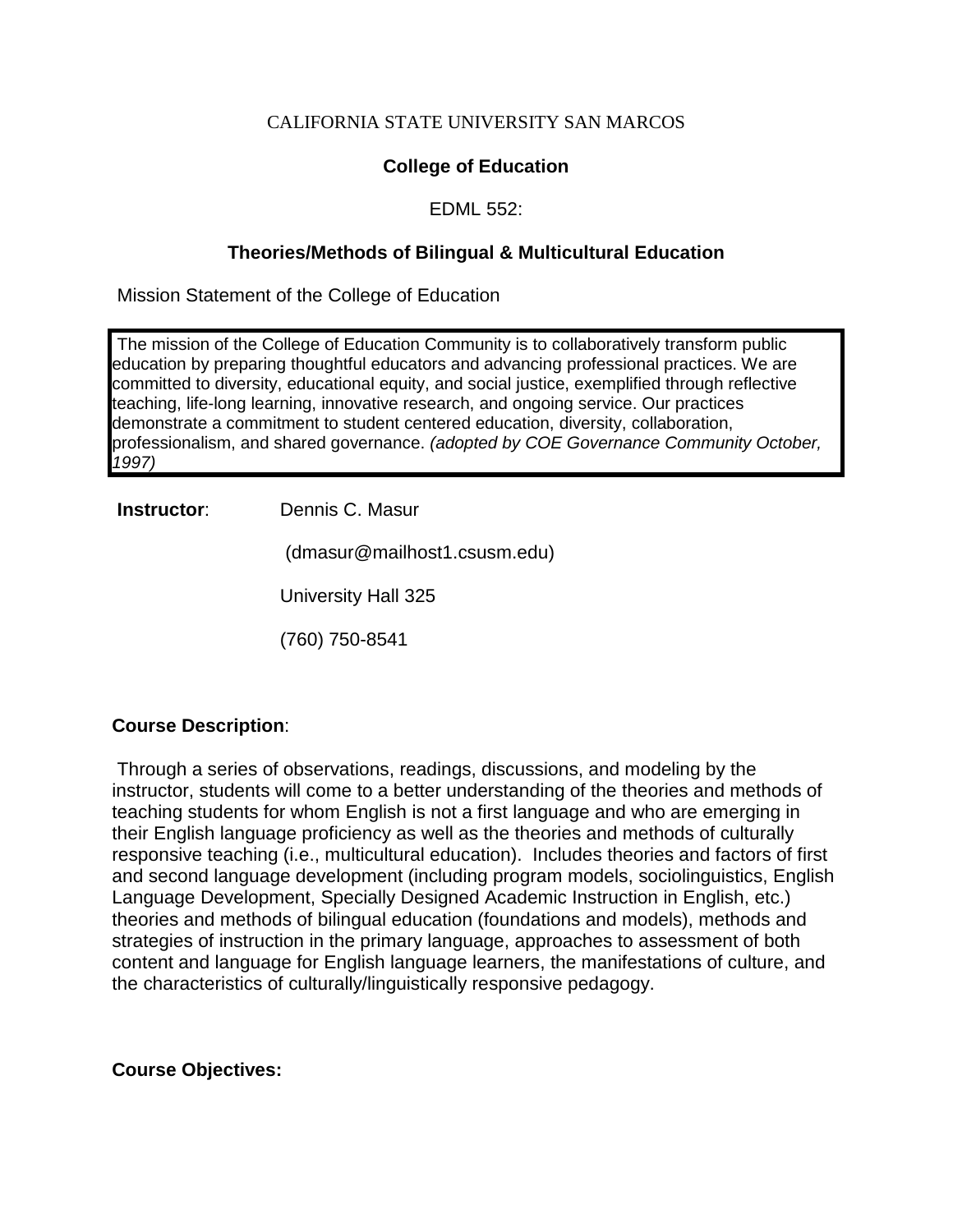1. Explain the basic terms, philosophies, problems, issues, history and practices related to the education of language minority persons in California and the US.

- 2. Explain the most important goals of bilingual education.
- 3. Explain the theoretical bases upon which bilingual education is founded.
- 4. Explain the existing pupil identification, assessment, and language reclassification or re-designation requirements for the state of California.
- 5. Explain the interrelationships between bilingual education and English as a second language goals and methods.
- 6. Explain a "goals-centered" approach to assuring that curriculum and instruction are geared toward culturally and linguistically responsive teaching.
- 7. Explain how the current laws (prop. 227, etc.) affect the education of English language learners.
- 8. Explain the basic competencies related to language acquisition and language development that are necessary to possess CLAD certification.

**In 1992, the College of Education voted to infuse Crosscultural, Language and Academic Development (CLAD) competencies across the curriculum. The CLAD competencies are attached to the syllabus and the competencies covered in this course are highlighted.**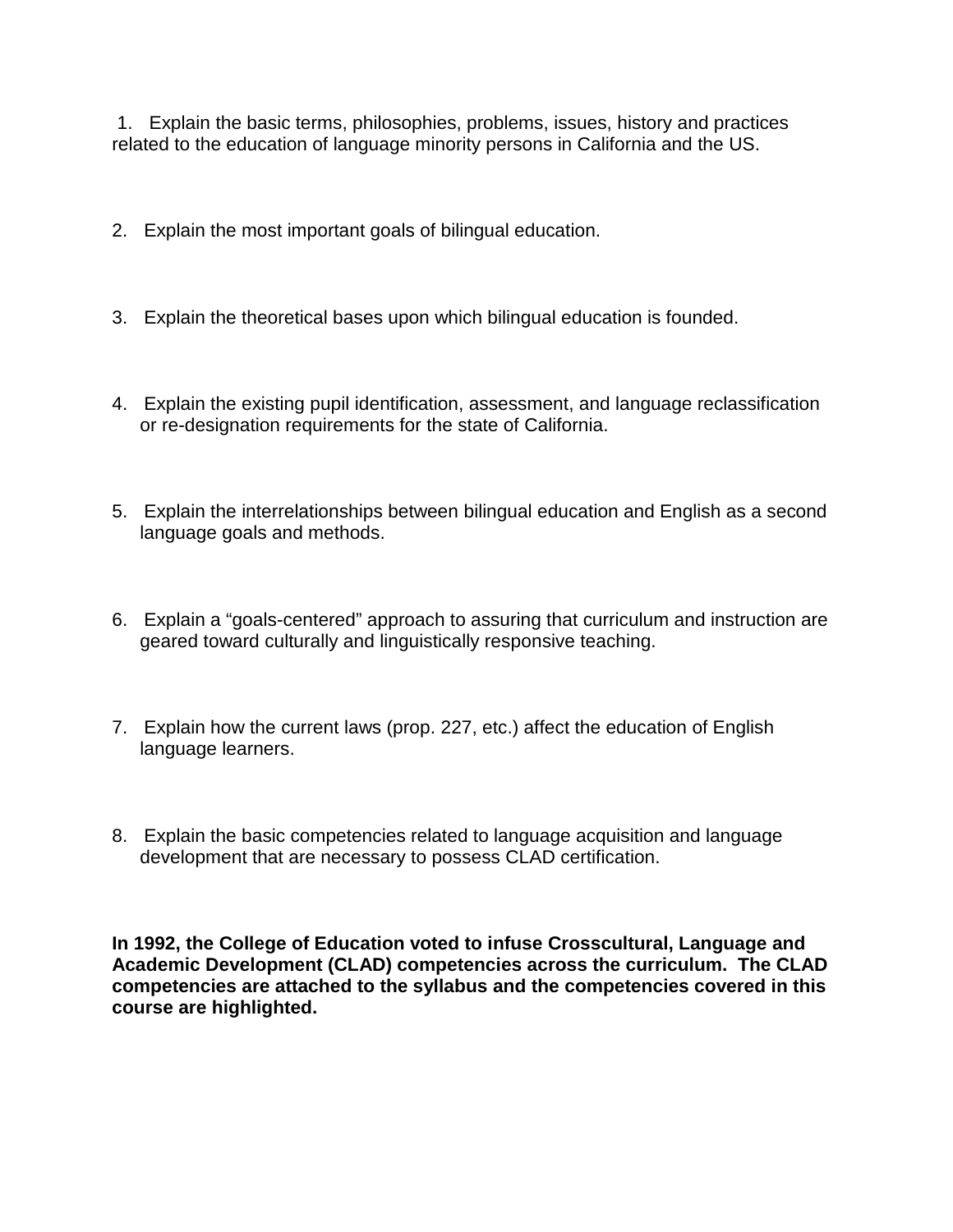#### **Textbooks**:

Gibbons, Pauline (1991). **Learning to Learn in a Second Language.** Portsmouth, NH, Heinemann.

Grant, C. A., & Gomez, M. L. (1996). **Making Schooling Multicultural**. Englewood Cliffs, NJ: Prentice-Hall.

Lessow-Hurley, J. (1990). **The Foundations of Dual Language Instruction**. Longman Publishing Co.

Leyba, C. (1994), **Schooling and Language Minority Students**. Los Angeles, CA. EDAC.

Peregoy, S. and Boyle, O.F. (2001). **Reading and Writing, and Learning in ESL: A Resource Book for K-12 Teachers.** New York, NY, Longman

Uhl Chamot, A., & O'Malley, J. M. (1994). **The CALLA Handbook**. Reading, MA: Addison-Wesley.

Walter, Teresa (1996). **Amazing English.** Addison-Wesley Publishing Company.

#### **Assignments**:

**1. Participation and Attendance (15 points).** Daily interactions that utilize the models of cooperative learning (Kagan) will be used each day to discuss the readings. You will be expected to come prepared to engage in discussions. Each session you should come prepared with a journal/response to your readings. These responses will then be shared with a partner. Your partner will in turn add a response to your writing. These journals will be turned in on the last day of the session. In addition, quickwrites will also be used as a means to determine participation.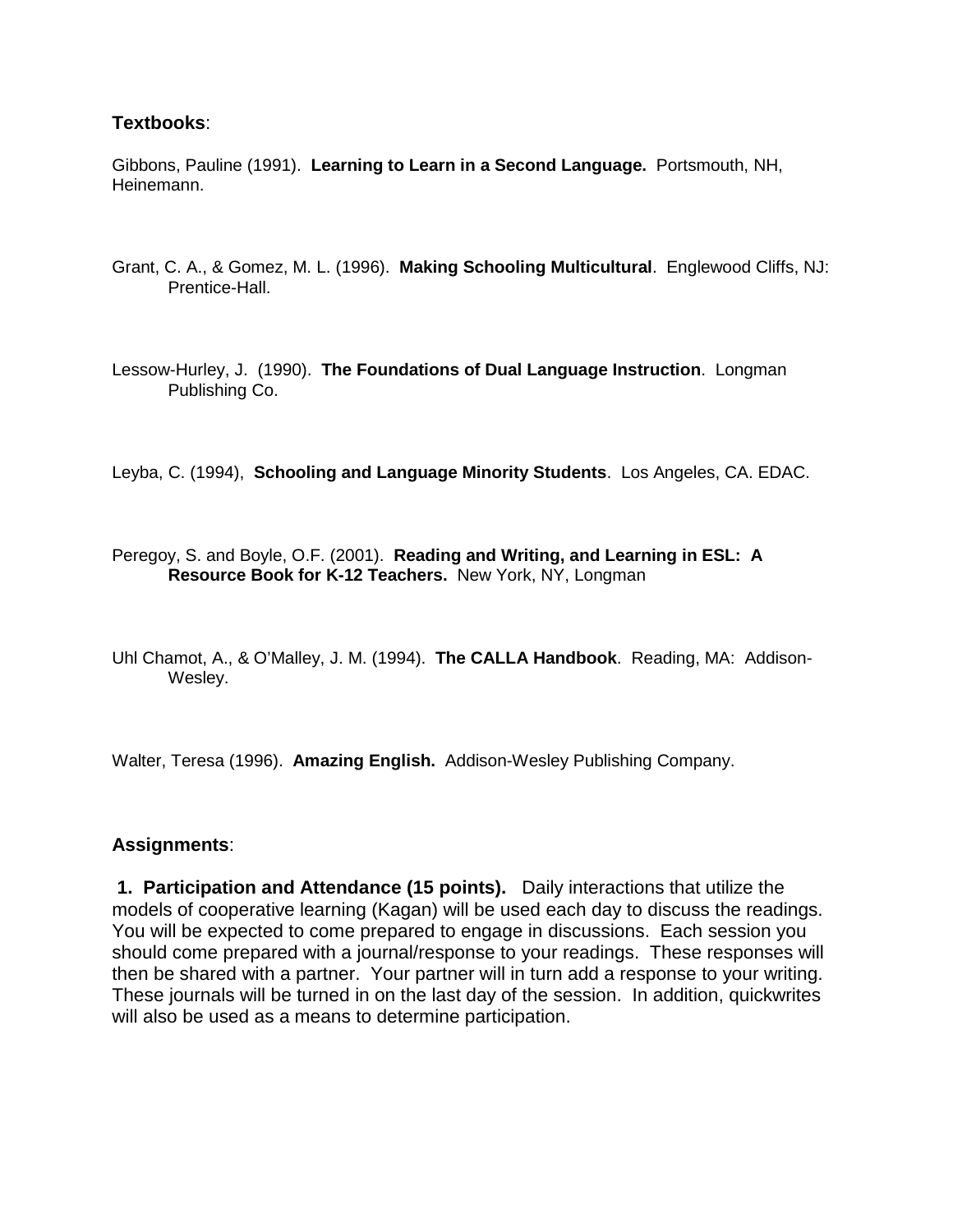With respect to attendance, the Governance Community of the College of Education adopted the following policy on 12/19/97:

## **The linkel include Section**

Due to the dynamic and interactive nature of courses in the College of Education, all students are expected to attend all classes and participate actively. At a minimum, students must attend more than 80% of class time, or s/he **may not receive a passing grade** for the course at the discretion of the instructor. Individual instructors may adopt more stringent attendance requirements. Should the student have extenuating circumstances, s/he should contact the instructor as soon as possible.

This course deals with complex material processed in a variety of ways. Structured interactions, group processes, oral presentations, guided discussion of readings, and self-disclosure exercises are the norm. **Students are expected to have read assigned materials by the date indicated in the syllabus, and should be prepared to discuss readings individually or in variously structured groups.** Due to the highly interactive nature of the course, regular attendance and full participation are expected: teaching and learning is difficult (if not impossible) if one is not present and engaged in the process. Therefore, College Policy is amplified as follows: 1. Missing more than 2 class meetings will result in the reduction of one letter grade. 2. Arriving late or leaving early on more than two occasions will result in the reduction of one letter grade. 3. Illness and emergency circumstances will be negotiated on a case-by-case basis. Students are expected to establish appropriate personal, academic and careerladder priorities. These measures should not be considered punitive. Rather, they should be viewed as taking appropriate individual responsibility for one's own learning in a democratic, collaborative and reciprocal-learning environment.

**2. School Site Language Program (15 points)***.* Interview someone in the school/district who can help you to understand the language program in place at your specific school site. This assignment asks you to interview the district bilingual/second language acquisition program coordinator for the district, OR the school site second language program coordinator at the school where you will be teaching, OR a teacher who is currently teaching in the bilingual/second language acquisition program.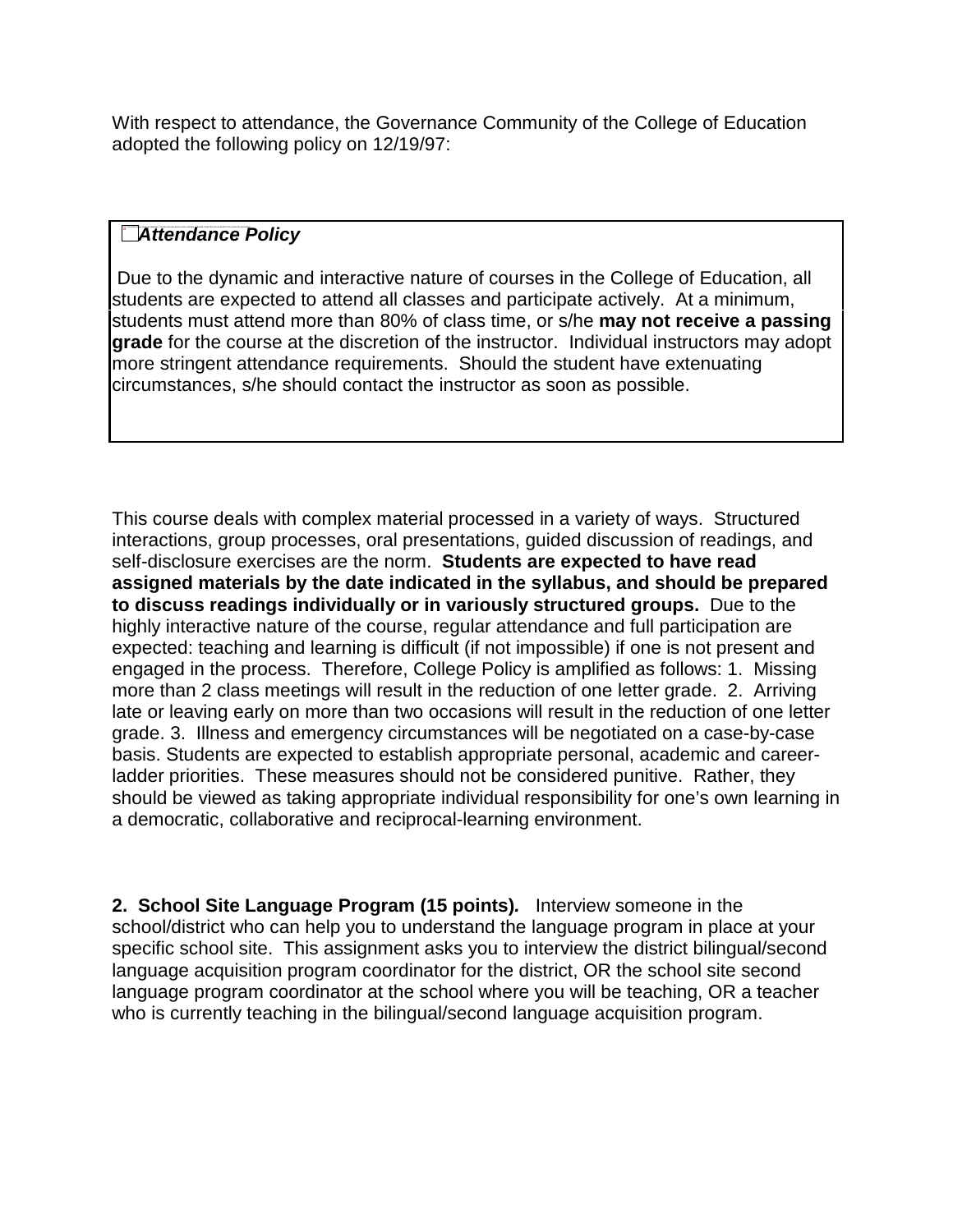The focus of your interview is to understand how the school site approaches second language learners. Toward that end, ask questions about the type of program used (primary language instruction, primary language support, English as a Second Language/English Language Development, Content-Based ESL, SDAIE, combinations of these, etc.). Find out why the district/school uses that approach. Ask about how this looks for students as they move from non-English proficient to fully-English proficient in terms of language learning and content learning. Discuss with the person you interview the strengths of that approach and the concerns/challenges with regard to this approach to educating English Language Learners. Consider Dolson's (in Leyba) Items of Program Delivery in your investigation. At end, include your own reaction to the program. I encourage you to coordinate your interview with fellow student teachers at your school site.

This three to five page paper will detail what you learned about the program, what it's like from the students' academic experience, the strengths/challenges of this approach, and your reaction to the program model being employed.

**3. Language Responsive Lesson (20 points).** In this assignment you will select a SDAIE, ESL or primary language lesson to submit or observe. This assignment is differentiated to meet your individual needs.

**If you are presently teaching, you will take a lesson which you will teach and make the following adjustments:**

**•Provide scaffolds for students at different levels of language acquisition**

**•Describe your student population including the level of acquisition in English. You can obtain this data from the person at your school who in charge of ELD testing.**

**•Reflection on your lesson. Be metacognitive in your thinking about the lesson. Make suggestions for future improvement.**

**If you are not presently teaching you will do the observation of a classsroom in which you observe a language responsive lesson.** During your observation take field notes of what is happening during the lesson. As you observe note student reactions to the lesson. After the lesson write down your impressions of the lesson. If you have the chance, discuss the lesson with a student or students to find out their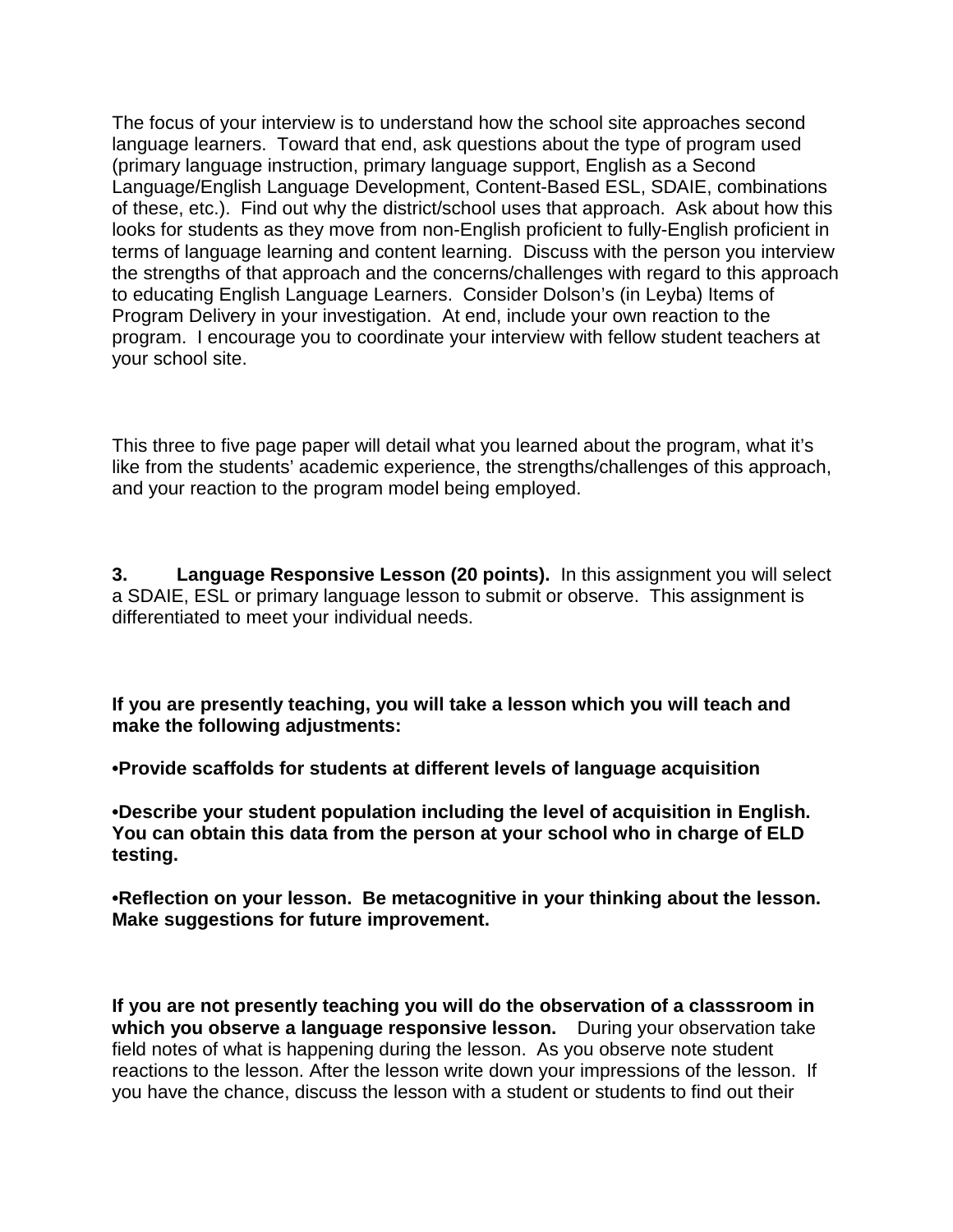impressions of the lesson. Finally, discuss the lesson with the teacher. You will want to ask such questions as: What was the objective/purpose of the lesson? Why did you choose this lesson? What did you (or the students) learn during the lesson? Feel free to ask any additional questions that seem appropriate to the lesson you observe. Compare and contrast your observations, opinions, and/or feelings with those of the student(s) and teacher.

Your write up (3 to 5 pages) will consist of a description of the lesson, your feelings both positive and otherwise and a comparison of your impressions and those of the student(s) and teacher. Be sure to connect what you observe with what you are learning in class about linguistically responsive teaching.

# **4. Integrated Thematic Unit (30 points)**. See assignment attached.

**5. Outcome Assessment (20 points) .** This assignment will give you an opportunity to examine your own learning . You will select the most important learning or closely related sets of learning you have acquired during the course. You will write in detail:

- (1) what you learned,
- (2) how you knew you were learning something of significance (assessing your own learning),
- (3) how this will shape your attitudes and demonstrated behaviors as a teacher or in future intercultural interaction; and,
- (4) how you will demonstrate overall "cultural and professional competence"
- (5) what you feel like you need to learn next as part of your emerging professional development plan

Emphasis is placed on your ability to synthesize data around the topic you select, your depth of reflective analysis, your ability to articulate the cognitive, behavioral and affective domains of your learning, and the relationship of this topic to your future growth and professional practice.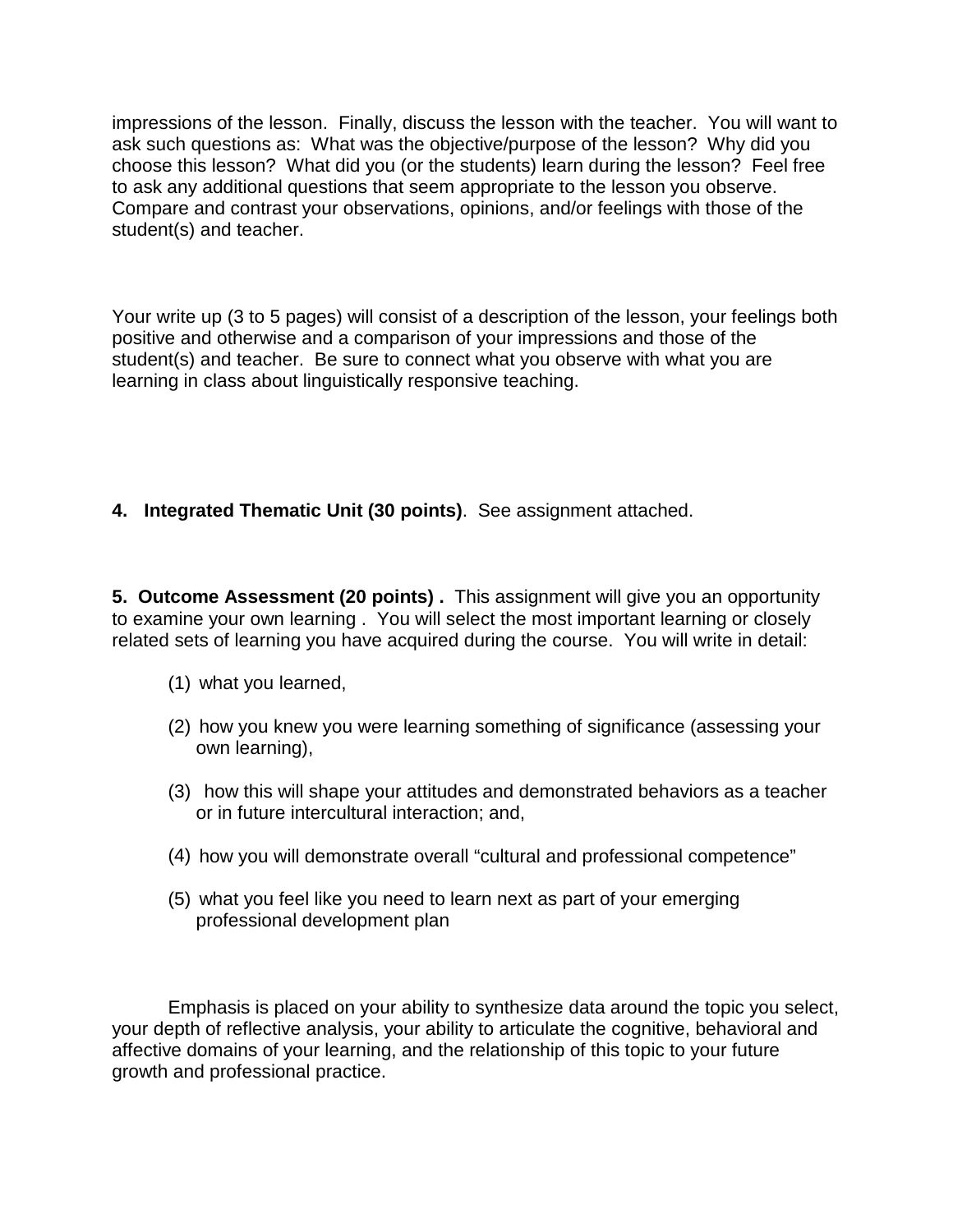#### **GRADING**

*Grading Criteria:* Papers will be evaluated based on completeness, clarity, accuracy for the assignment, depth of analysis, connections to class learnings, and overall impression of the work. Each written assignment will be graded approximately 80% on content and context (detail, logic, synthesis of information, depth of analysis, etc.), and 20% on mechanics (grammar, syntax, spelling, format, uniformity of citation, etc.). All citations should use APA format. A helpful web site for these formats:

http://www.uwsp.edu/acad/psych/apa4b.htm#IF

*Grading Scale:* A=95 -100, A-=90-94, B=80-89, C+=77-79, C=73-76, C-=70- 72, D+=67-69, D=63-66, D-=60-62, F=59 or lower.

*Submission Schedule:* Work submitted late will be reduced by one letter grade for each week it is late; after three weeks, the work will not be accepted. If there are some real problems that arise, please be sure to see me about them.

# **GENERAL CONSIDERATIONS**

*Outcomes and Standards:* The context for and scope of this course is aligned with standards for the Cross-cultural Language and Academic Development (CLAD) endorsement, as articulated by the California Commission on Teacher Credentialing, and as approved by the faculty of the College of Education. Further consideration has been given to the alignment of standards for multicultural education as articulated by the National Council for Accreditation of Teacher Education (NCATE), the Interstate New Teacher Assessment and Support Consortium (INTASC), and the National Board for Professional Teaching Standards (NBPTS). Emphasis is placed on learning outcomes (what you know and can demonstrate) rather than on inputs (putting in "seat time", meeting minimum criteria for assignments, checking off tasks and activities), and how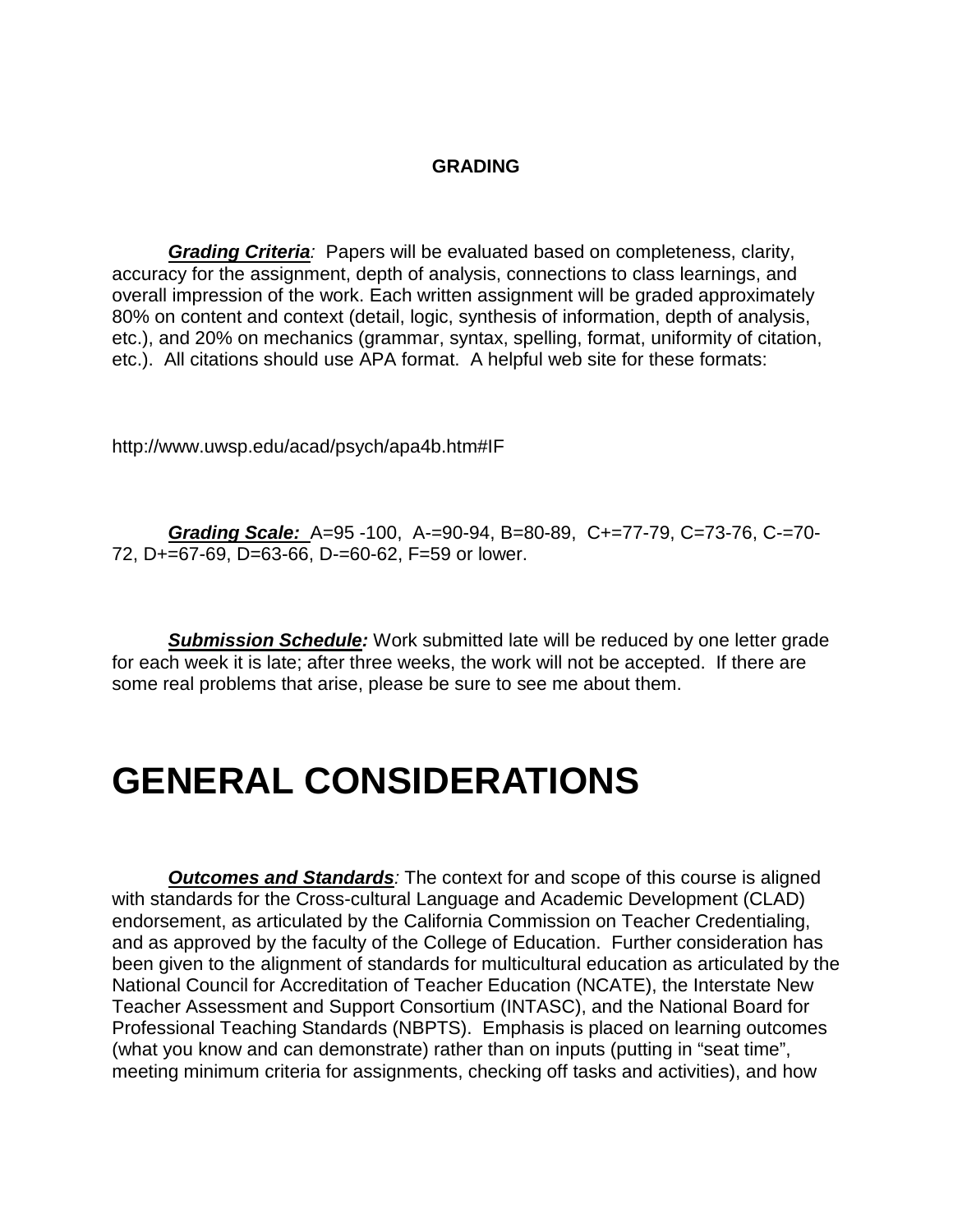these outcomes correspond to your potential to enhance student learning as a new teacher.

*Academic Honesty:* It is expected that each student will do his or her own work, and contribute equitably to group projects and processes. If there is any question about academic honesty, consult the University Catalog.

*Appeals:* Every student has the right to appeal grades, or appeal for redress of grievances incurred in the context of any course. Disputes may be resolved informally with the professor, or through the formal appeal process. For the latter, consult Dr. E. Oliver, Associate Dean.

*Ability:* Every student has the right to equitable educational consideration and appropriate accommodation. Students having differing ability (mobility, sight, hearing, documented learning challenges, first language/English as a second language) are requested to contact the professor at the earliest opportunity. Every effort will be made to accommodate special need. Students are reminded of the availability of Disabled Student Services, the Writing Center, technology assistance in the computer labs, and other student support services available as part of reasonable accommodation for special needs students.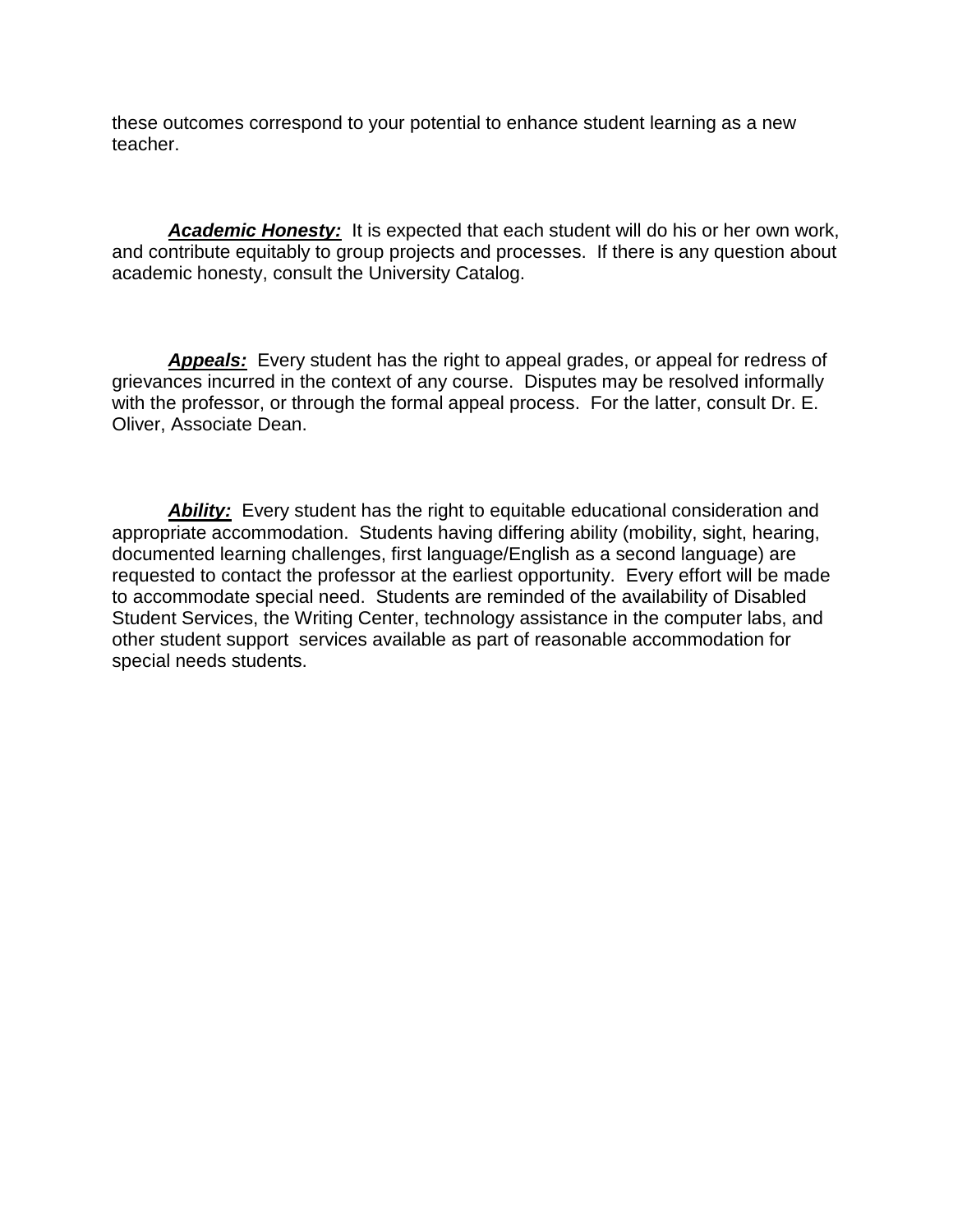# Tentative Schedule for EDML 552 05 (22105)

# TF 10-1245 UH441 and UH 439

| <b>Date</b> | <b>Topic</b>                                                          | <b>Assignment</b>           |
|-------------|-----------------------------------------------------------------------|-----------------------------|
|             | Re/Connections; Course overview and                                   |                             |
| 2/5         | orientation; review demographics                                      |                             |
|             |                                                                       |                             |
| (1)         |                                                                       |                             |
| 2/8         | Historical Overview of Language Plans;                                |                             |
| (2)         | Title VII and Lau); Language Planning<br>Orientations.                |                             |
|             | Language structure and use: The                                       | Gibbons Ch. 8,9             |
|             | systems and subsystems of language,                                   |                             |
| 2/12        | oral and written discourse; Language<br>change, shift, extinction.    | Walter pp. 19-23            |
| (3)         |                                                                       |                             |
| 2/15        | Multicultural Curriculum, Instruction,                                |                             |
|             | Classroom Management (jigsaw);                                        |                             |
| (4)         | Review theories of L1 and L2 language<br>acquisition                  | Grant & Gomez, ch. 3, 4     |
|             |                                                                       |                             |
|             |                                                                       |                             |
|             |                                                                       |                             |
|             | Vygotsky, Krashen: Learning as a Social                               | Grant & Gomez, ch. 7        |
|             | and Natural Interaction; School and<br>Community Language and Culture |                             |
|             | Match; Role of L1 in L2 Learning.                                     | Gibbons Chapt. 4            |
| 2/19        |                                                                       |                             |
|             |                                                                       |                             |
| (5)<br>2/22 | Language Hegemony and Bias.                                           |                             |
|             |                                                                       |                             |
| (6)         | <b>ESL/Content Based ESL/SDAIE:</b>                                   | Walter Ch. 4                |
|             | Compare and contrast.<br>ESL: The intersection of language theory     | Crawford (in Leyba), 79-104 |
|             | and learning theory toward ESL methods;                               |                             |
| 2/26        | <b>School Site Language</b>                                           | CALLA, ch. 1                |
|             | Program reports due                                                   |                             |
| (7)         |                                                                       |                             |
|             |                                                                       |                             |
| 3/1         | ELD: Language development and                                         | CALLA, ch. 2-3              |
|             | Communicative Approaches; SDAIE                                       |                             |
| (8)         |                                                                       | Gibbons Ch. 2, 3            |
|             |                                                                       |                             |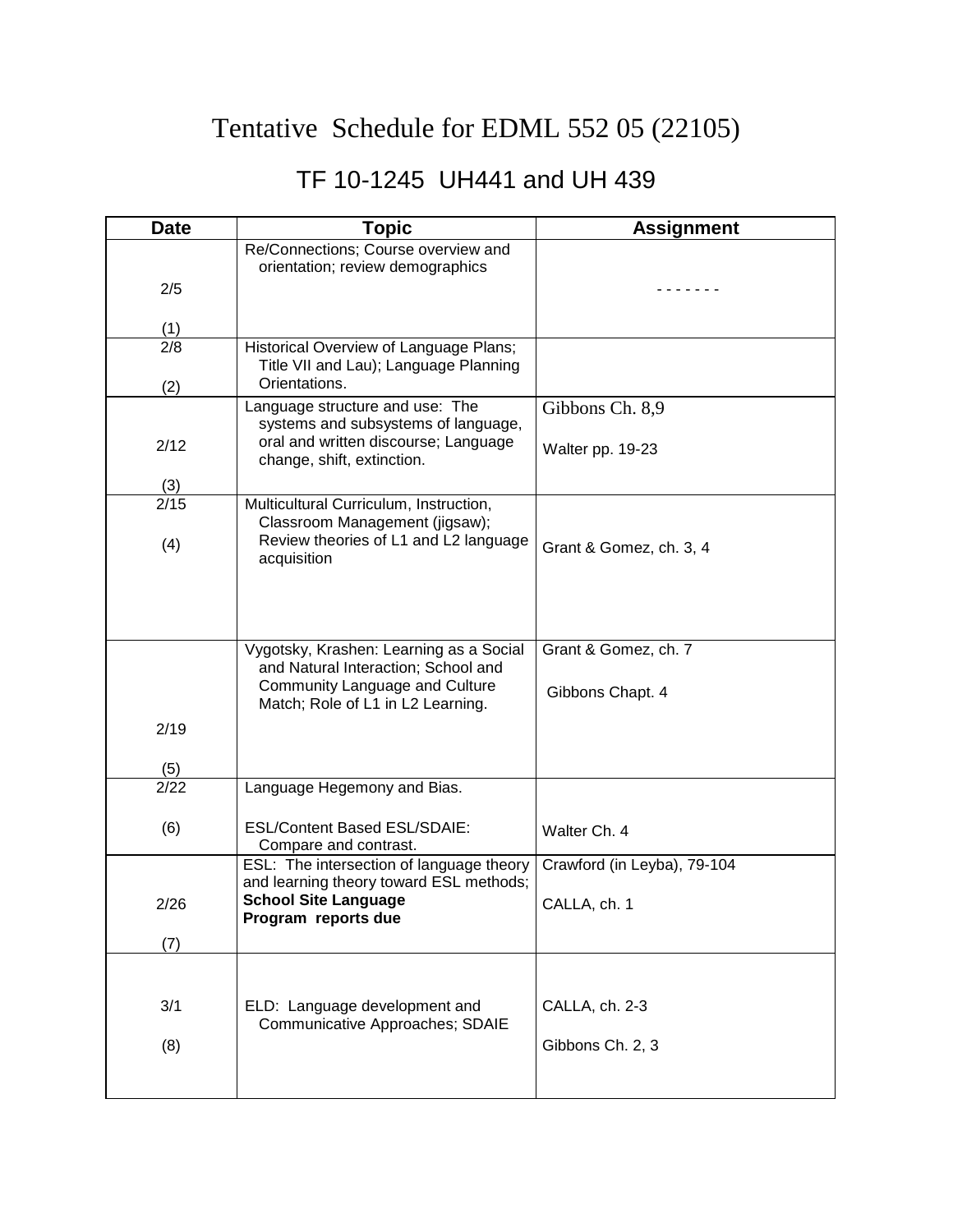| 3/5  | SDAIE & CALLA: Definitions,                                                          | CALLA, ch. 4-5                                                           |
|------|--------------------------------------------------------------------------------------|--------------------------------------------------------------------------|
|      | extensions, model lesson, structures                                                 |                                                                          |
|      |                                                                                      | Gibbons Chapt 5,6                                                        |
| (9)  |                                                                                      |                                                                          |
| 3/8  | Primary Language Instruction;                                                        | Snow (in Leyba)                                                          |
|      |                                                                                      |                                                                          |
| (10) | <b>Language Responsive Lesson Due</b>                                                | Grant & Gomez, ch. 6                                                     |
|      |                                                                                      | Peregoy ch. 2, 3, 4                                                      |
| 3/12 | Language and Literacy                                                                | Thonis (in Leyba)                                                        |
|      |                                                                                      |                                                                          |
| (11) |                                                                                      | Peregoy Ch. 5,6,7,8                                                      |
|      |                                                                                      | Walter pp. 25-71                                                         |
|      |                                                                                      |                                                                          |
|      |                                                                                      | Gibbons Ch. 7                                                            |
| 3/15 | Multiculturally Responsive Pedagogy;                                                 | Grant & Gomez, ch. 8-17 (jigsaw)                                         |
| (12) | Jigsaw multicultural education and<br>academic discipline;                           | CALLA, ch. 8                                                             |
|      |                                                                                      |                                                                          |
|      |                                                                                      | Gibbons ch. 1                                                            |
|      |                                                                                      |                                                                          |
| 3/19 |                                                                                      | Walter pp. 2-17                                                          |
|      | Workshop: Assessment of language and<br>content for English language learners.       | Grant & Gomez, ch. 4, 18                                                 |
| (13) |                                                                                      | CALLA, ch. 6                                                             |
|      | <b>Integrated Thematic Unit Due</b>                                                  |                                                                          |
|      |                                                                                      | Walter pp. 96 - 103                                                      |
| 3/22 | CALLA lesson workshop                                                                | Grant & Gomez, ch. 19                                                    |
| (14) | No Class Physically                                                                  | CALLA, ch. 9-12 (choose one of these                                     |
|      |                                                                                      | chapt. that pertains to the subject of your                              |
|      | Please click on the following link,                                                  | choice and read them) We will discuss<br>readings in next class session. |
|      | literacy. Open the "Literacy" folder and<br>choose 1 article or group of articles to |                                                                          |
|      | which you wish to respond. Send this                                                 | Gibbons chapt. 10                                                        |
|      | response to me via e-                                                                |                                                                          |
|      | mail dmasur@csusm.edu                                                                | Peregoy Ch. 9                                                            |
| 3/26 | <b>CALLA lessons</b>                                                                 |                                                                          |
| (15) |                                                                                      |                                                                          |
| 3/29 | <b>Turn in Journals</b>                                                              |                                                                          |
|      |                                                                                      |                                                                          |
| (16) | <b>Outcome Assessment Due</b>                                                        |                                                                          |
|      | What we learned and what's next for us                                               |                                                                          |
|      | in our careers                                                                       |                                                                          |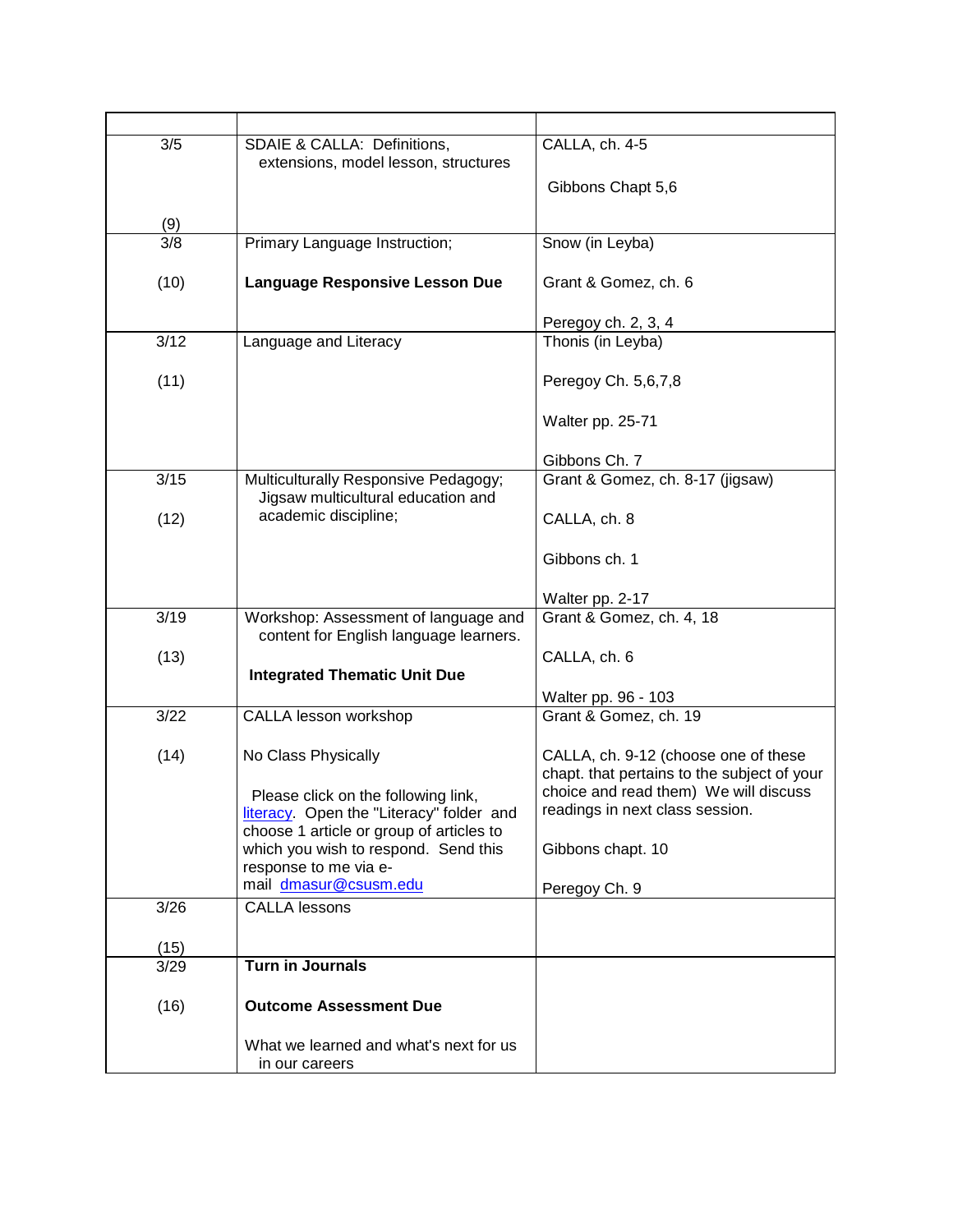**Integrated Thematic Unit.** You are to develop a unit that will be useful for you in your teaching.

Please make two copies of your unit. One will be kept by the instructors for future reference.

• You must **describe the students:** grade level(s), language level(s), placement information on students.

• You must identify the **major concepts** that you want children to learn in the unit.

• Identify the areas of curriculum **(content)** you will use. For example, literature, mathematics, science, etc.

• State the **content objectives** of the unit.

• State the **language objectives** of the unit.

• Identify the **learning/scaffolding strategies and the metacognitive strategies**  you have chosen to use to help students make meaning. Give **specific reasons** for choosing the strategies you are using, that is, how do these strategies build scaffolds to meaning making and help students think about thinking as well as the task(s) while they are doing the task(s).

Remember that English Only students will usually need only **one** scaffold, whereas English Learners may need **more than one** scaffold, depending on their schemata and level of language development in both languages. Use content learned in your other courses to support your **rationale.**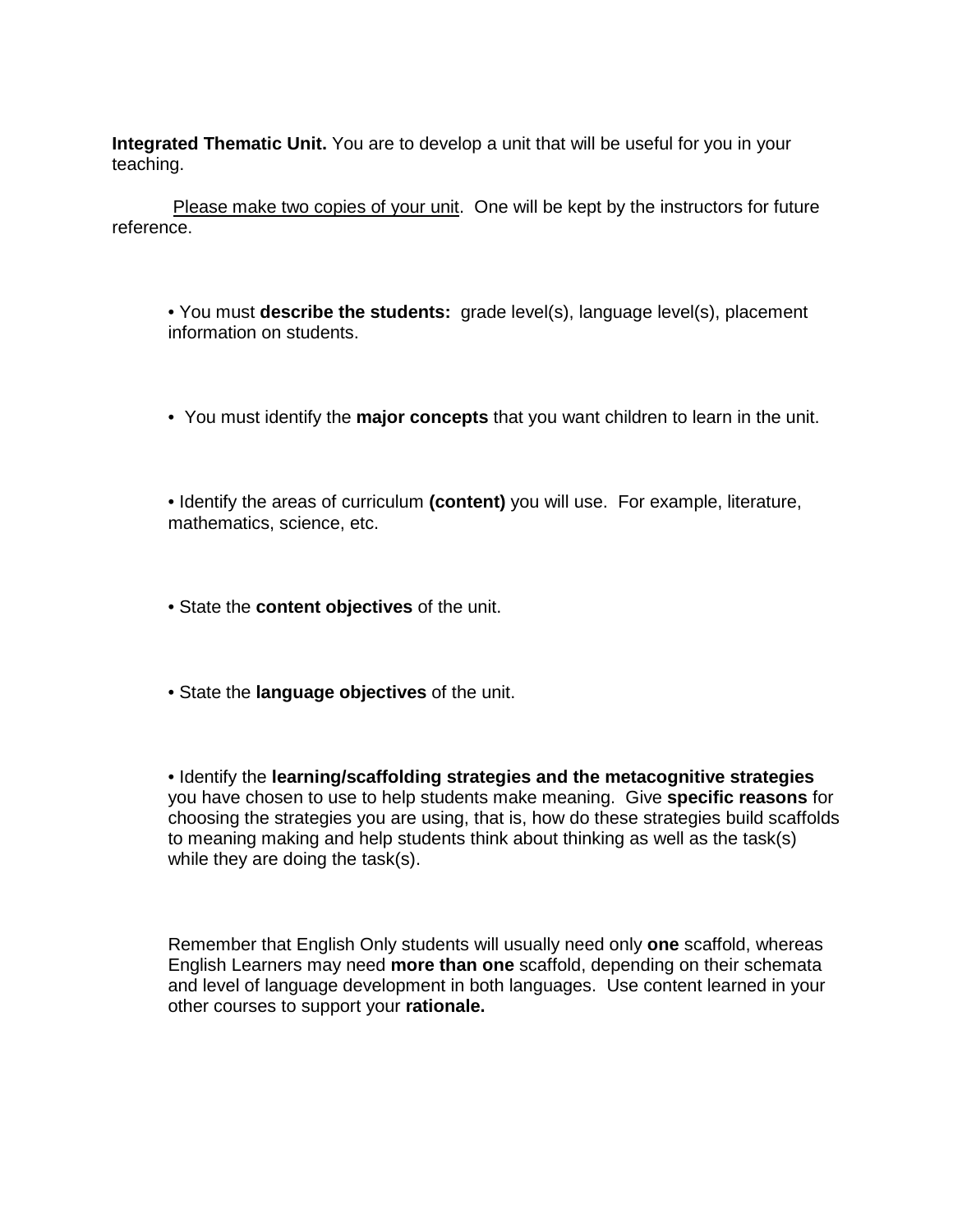• Develop an **overview of the topics of the unit.** Use the CALLA format (see CALLA book/handout.)

• Develop the lessons that will **teach** the critical concepts. What are the **objectives**  of your lessons, and how are those tied into the goals and objectives you have set for the entire unit? Be clear and specific so that someone will be able to take your lessons and replicate them.

You need not develop more than **3 complete lessons.** The idea is to have your work for your own classroom completed. We will share the units that are being developed so that other students in the class can receive copies, if they wish to have them.

• Be sure to include an authentic **assessment** in your unit. How will you assess that students have met the objectives of the unit and the lessons?

How will students demonstrate understanding? And how will you know?

Have you developed a **rubric** and a clear description of what the various degrees of that rubric mean?

• Include a **resources list** to include bibliographical information for all materials used, such as books, art prints, CD's, computer software, videos, etc.

• The unit must also contain a **reflective section.** What have you learned from the development of these lessons? (5 points)

#### **Overall Presentation:**

• You may do a computer technology project, if that is the medium in which you wish to present your project. Check with me as to the programs you are using.

**Sample Rubric for Grading Projects:** this rubric is included for your information only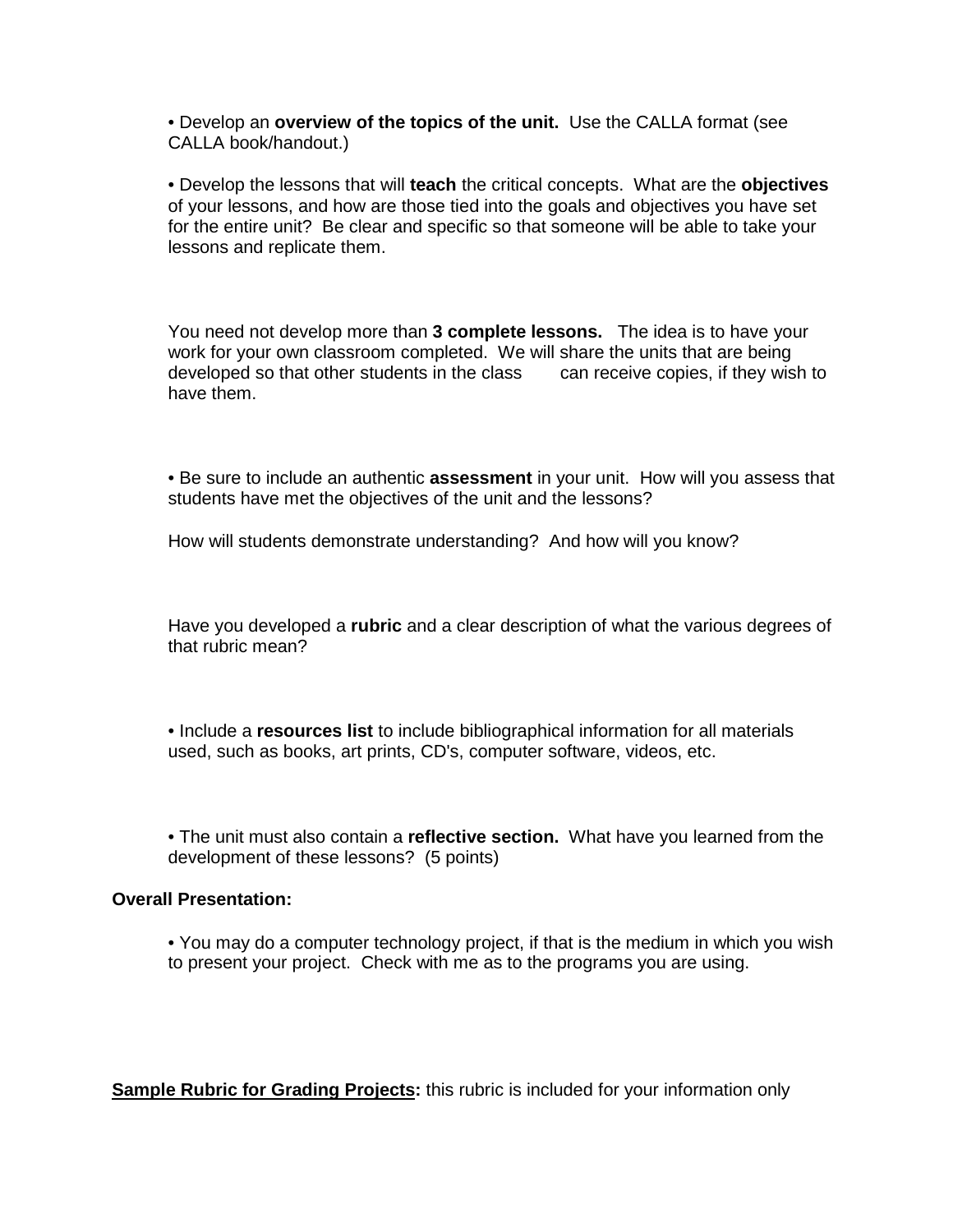• **Student Population.** In order to receive 10 points, the paper has to **clearly**  describe the language levels of students. It is not enough to say that students are at the intermediate level of fluency. There are varying levels of fluency. To make it easy on yourself, you may use the descriptions from one of the State approved tests, or use the Terrell descriptions.

A 10 point paper must also address **each** of these **language levels** in the lessons. This issue will be referred to in the lesson plans points.

• **Major Concepts.** To receive 10 points on this section, a project must identify the **major concepts** that students are to learn in the unit. Statements can be patterned after those used in the CALLA handout. If you are teaching elementary students and are doing an ELD (English language development) unit, you will still identify major concepts based on the developmental age or ages of your students.

• **Content Areas.** To receive 10 points, a paper clearly identifies the area(s) of curriculum **(content)** used in the unit. For example, literature, mathematics, science, etc. (See the model units in CALLA.)

• **Content Objectives.** To receive 10 points in this section, the paper must clearly state the **content objectives** of the unit. The model in the handout should be used as a guide.

• **Language Objectives.** A 10 point paper is clear about the language students will use and learn in the unit. State the **language objectives** of the unit in ways similar to that in the text model.

• **Scaffolds.** A paper receiving 20 points on this section is one that shows thought in the selection and identification of the **learning/scaffolding strategies and the metacognitive strategies** chosen to help students make meaning. Thought has been given to the principal types of scaffolding. **Specific reasons** for selecting strategies are given. Thought has been given as to how these strategies help build scaffolds between content and thought and help students think about thinking as well as the task(s) while they are doing the task(s). Remember that English Only students will usually need only **one** scaffold, whereas English Learners may need **more than one** scaffold, depending on their schemata and level of language